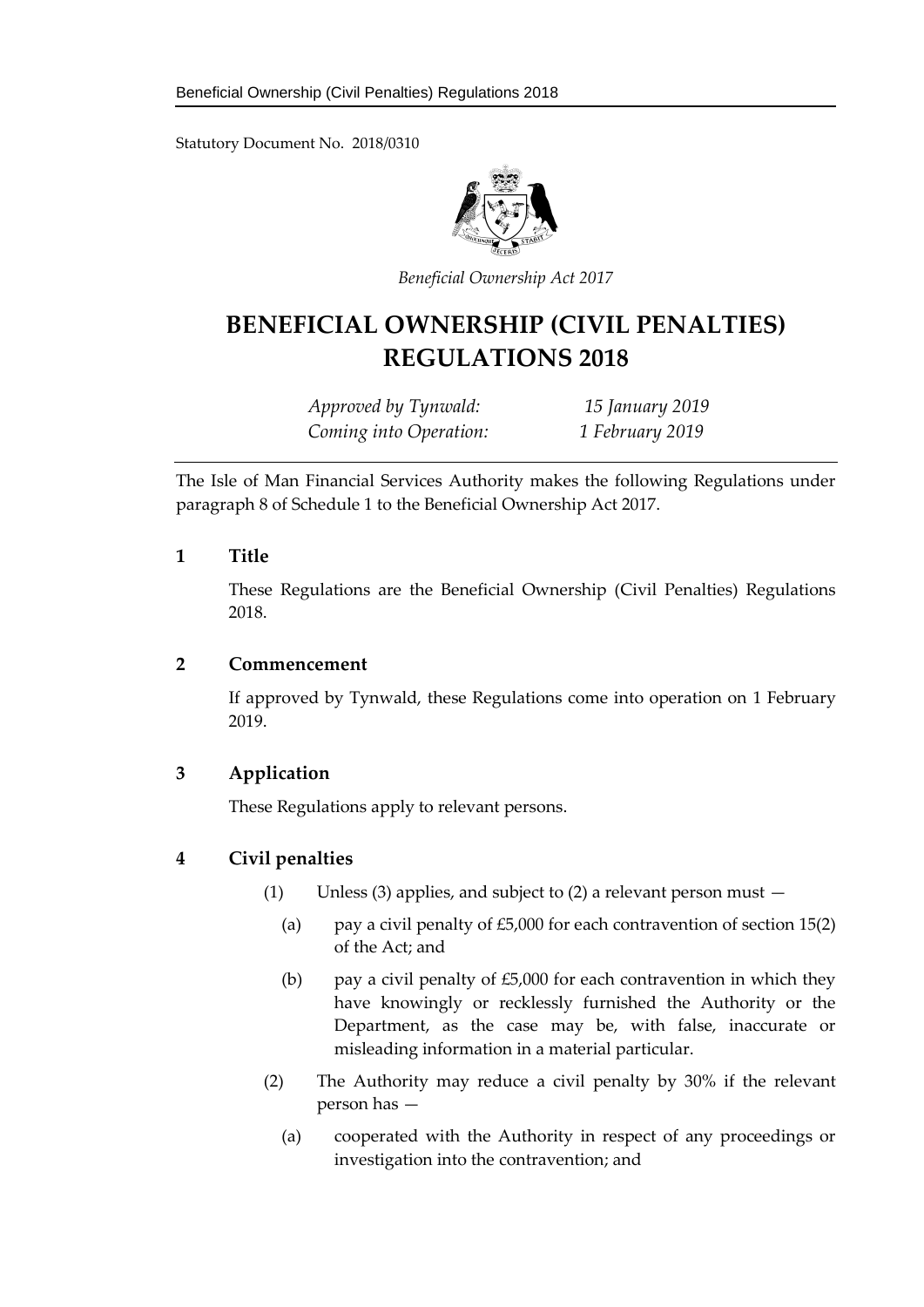- (b) has remedied the contravention to the Authority's satisfaction, and paid the civil penalty in full, within 14 days of the written notice at paragraph 8(3) of Schedule 1 to the Act being given.
- (3) The Authority may provide that no civil penalty is payable if it considers that the circumstances are so exceptional that it would be unfair to require the relevant person to pay the penalty.
- (4) Any civil penalty due under this regulation must be paid to the Authority within 21 days of the civil penalty being imposed.

**MADE**

**L. BOYLE** *Member of the Isle of Man Financial Services Authority*

**M. WATERHOUSE** *Member of the Isle of Man Financial Services Authority*